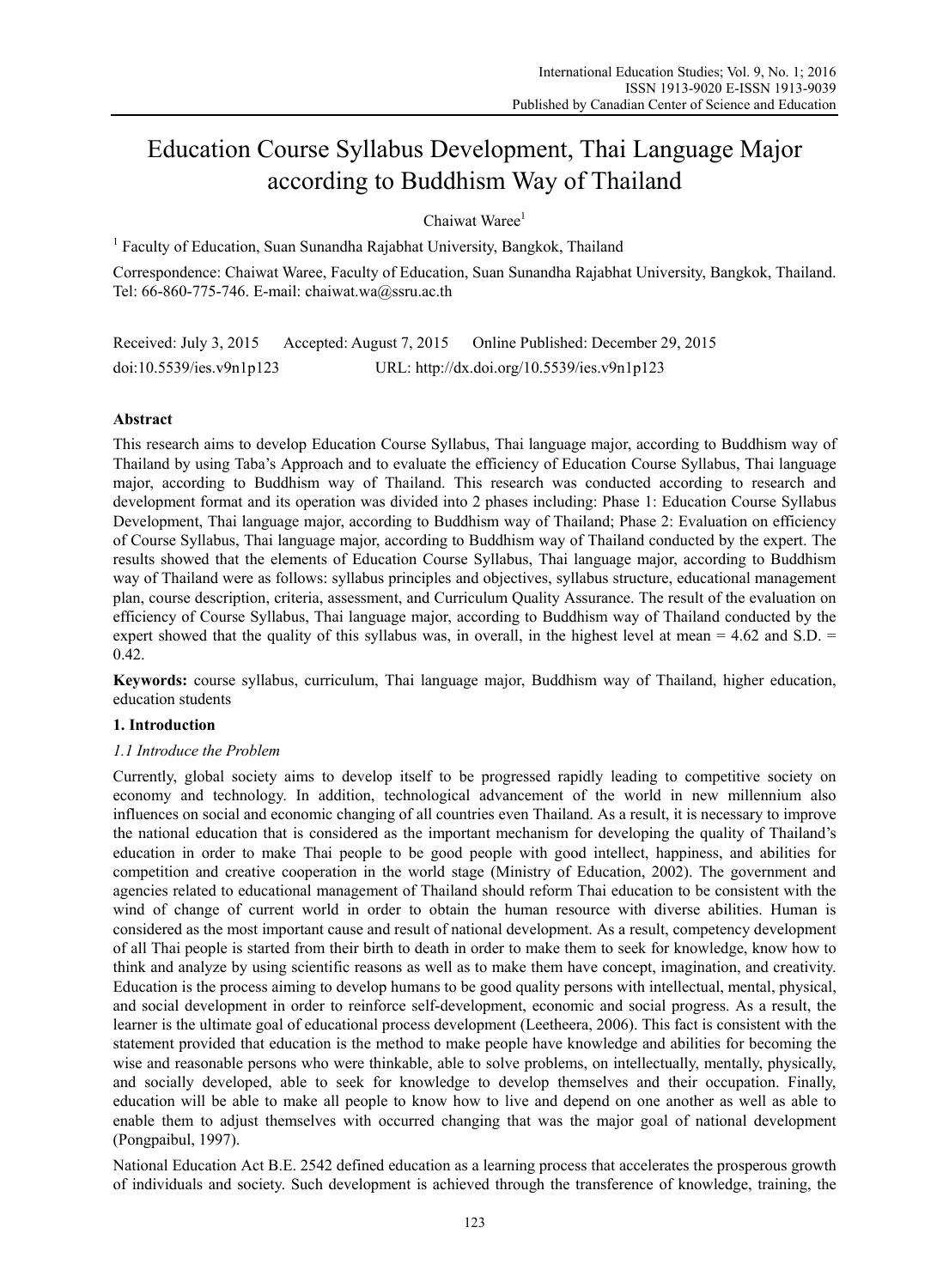preservation of culture, the creation of academic advancement and knowledge, the promotion of the effective management of the learning environment, and the support of lifelong learning. The ultimate aims of education are to transform Thai citizens into perfect human beings, having good health, wholesome minds, intelligence, knowledge, morality, good behavior and cultural life. Educational process for developing humans and society through training, cultural inheritance, and academic advancement and they must be able to live with other people happily (Ministry of Education, 2002).

Thai language is official language of Thailand that is important for all Thai people. In addition to being a communication tool for making understanding, Thai language is also the tool expressing Thainess and cultural heritage. Moreover, it is also the important tool leading to learning and knowledge seeking as well as the foundation for learning other languages according to the speech of Her Royal Highness Princess Maha Chakri Sirindhorn regarding education as shown below: (Debaratanarajasuda, 1999). "...education influencing on national development. As a result, the instruction of Thai language should be provided from primary school in order to enable learners to have sufficient knowledge and abilities for living and have basic education for further education. As a result, abilities and understanding in Thai language should be in good level. I used to hear someone said that people who are excellent in mathematics and science often have poor language skills while people who have excellent language skills often have poor understanding on mathematics and science. However, what I have been seen is not true. What I have been perceived is that people with poor language skills are always poor with other subjects because have poor understanding in language so it's hard to teach them to understand completely..."

The above speech of Her Royal Highness Princess Maha Chakri Sirindhorn represented the speech of current education and Royal Highness Princess Maha Chakri Sirindhorn also considered language as the important tool leading to learning. Moreover, she also kindly provided a speech on Thai language promotion and maintenance as follows:

"Thai language instruction is very important in motivating and promoting learners to have pride and values in using correct Thai language. As a result, it is proper to seek for the guidelines for promoting Thai instruction to be interesting and fun. We are able to promote Thai people's knowledge tank by using Thai language as the media for promoting and supporting learners to love reading and seeking for additional knowledge. This will reinforce students to seek for knowledge and use Thai language correctly and properly that is the very important factor for national development. All people related to Thai language instruction should pay attention to effective Thai language instruction in order to enable learners to have correct knowledge on Thai language and love Thai language."

National Thai Language Day is on the 29th date of July of every year and Thai government declared such day as the important day in1999 for reminding an event occurred on July 29th, 1962, when His Majesty King Bhumibol Adulyadej participating in the discussion on "Problems in Thai Usage" with some experts at the Faculty of Arts, Chulalongkorn University. There was a part of royal speech stated that "...We are fortunate that we have had our own unique language since ancient times. It should therefore be carefully preserved. This can be accomplished in several ways. The purity of pronunciation should be maintained with great accuracy. Words should be used appropriately in sentences. The key issue is the richness of the Thai language. We should not think that the Thai language is somehow inadequate and that we frequently need to create new words. Although some new words may be necessary for technical or academic usage, most words should remain simple. We should use the words that already exist and not add complications by creating new words."

## *1.2 Explore Importance of the Problem*

According to the King's speech on Thai language during 1962–2008, Academic Network for Community Happiness Observation and Research of Assumption (ABAC) University conducted a survey research on "Knowledge and Understanding of Thai People on National Thai Language Day and Problems in Thai Usage". The data was collected from 2, 452 samples with the age of 18 years and over who were living in Bangkok and surroundings. The results showed that 21.5% of them had never known that there are 44 letters of Thai language and 86.7% of them had never known how many vowels of Thai language are (21 vowels). In addition, 73.7% of them had never known how many intonation marks of Thai language are (4 tonal marks 5 tones) and 92.4% of them had never know what prose is (a form of language that exhibits a grammatical structure and a natural flow of speech rather than a rhythmic structure) while 89.6% of them had never known what verse is (verse is formally a single metrical line in a poetic composition).

For reinforcing learners to have knowledge and abilities in Thai language for using as the tools for learning other subjects, since all Rajabhat Universities in Thailand recognize the importance of Thai language, they provide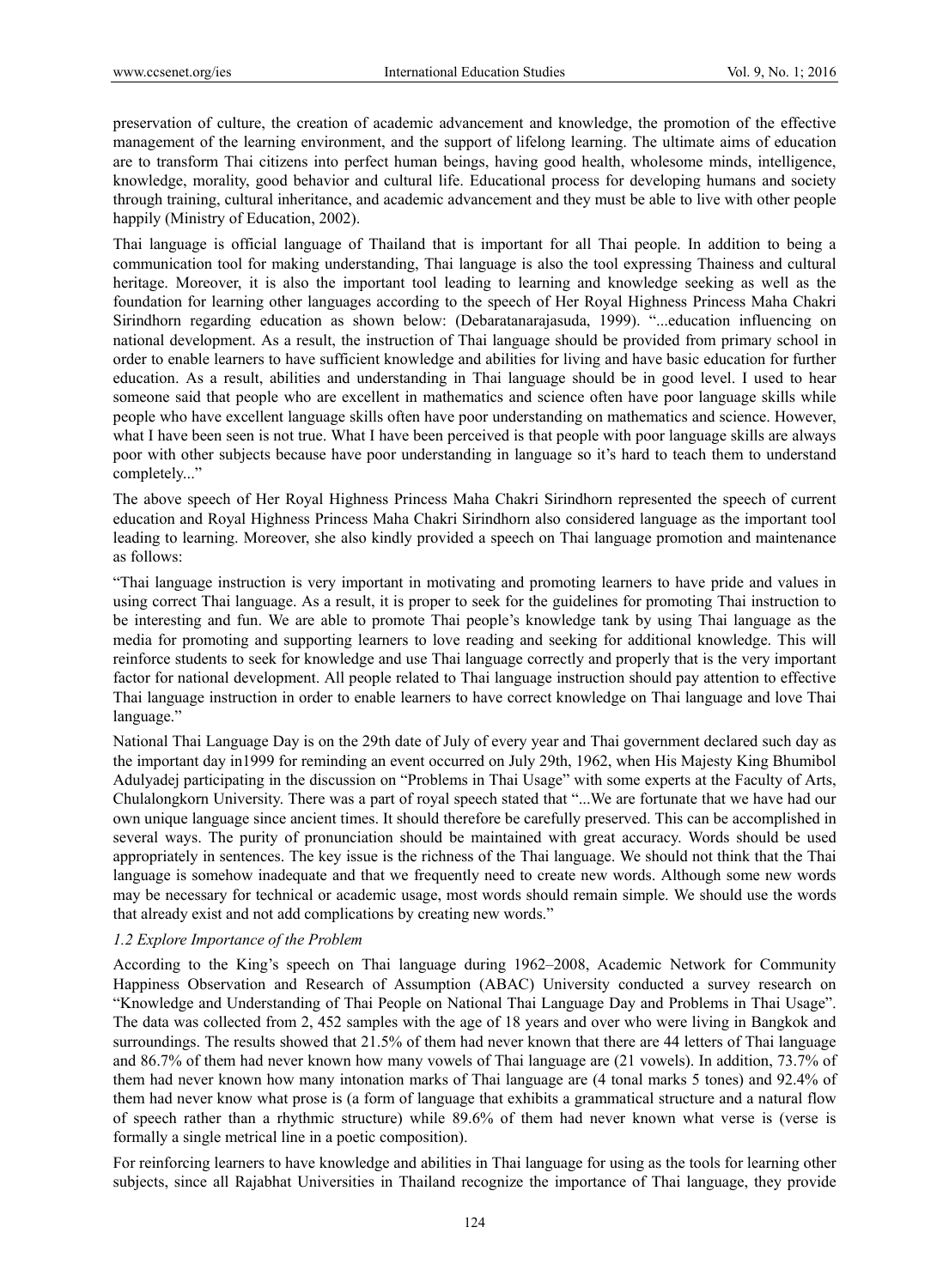Thai language instruction for the first year students as the first learning group used by the universities as the foundation for preparing instructional management to all students in all faculties in order to build the foundation of reading, thinking, and using as the further strategies.

In the Seminar for analyzing the curriculum and determining the Thai language curriculum framework of Rajabhat Universities, the Curriculum Development Center indicated that the current Thai language curriculum aims to enable the learners to have listening, speaking, reading, and writing skills consistently by emphasizing on knowledge and understanding in advanced Thai language. The learners must love reading, and be fostered with desirable characteristics for learning Thai language, literature, and national culture (Sakdanarong, 1996).

From the operation of Thai language instruction according to the curriculum of Rajabhat Universities, it was found that Thai language is currently the language with the highest level of criticism. Although Thai language is defined as the prescribed course of Education Course Syllabus of Rajabhat Universities that all students are required to study, it was found that the learning achievement of Thai language instruction of students was quite low and classified in unsatisfied level. From this research, it was found that the mostly found problems on Thai usage of students were incorrect word choice, wrong pronunciation of letters, vowels, intonation marks, and diphthong. In addition, there are some foreign languages used as the substitutes of Thai words. For writing, it was found that most students write Thai words wrongly because they write Thai words upon pronunciation and they also use some short terms sued in specific groups (Vihokto, 2009) From the study of Ministry of University Affairs conducting regression analysis with the evaluation's results, it was found that The advancement rate of Thai language was quite low or at 1% that was unsatisfying (Ministry of University Affairs, 2001). In addition, the research of Department of Curriculum and Instruction Development also found that Thai language was disliked by most students due to its difficult contents, teacher's instruction, attitude of students, and behaviors of students. Moreover, students also considered that instruction of Thai language on Thai grammar, verse, and literature was not useful for daily life therefore they paid no attention to the importance of Thai language.

The second desirable skills and characteristics according to Education Course Syllabus of Suan Sunandha Rajabhat University or language skills identifying that the learners had communication skills and abilities for communicating with other people correctly and properly. They were confident and had better speaking and thinking skills Education Course Syllabus of Suan Sunandha Rajabhat University (Faculty of Education, 2006).

Way of life and culture of Thai people has been instructed by Buddhist teaching since the first establishment of Thailand. It could be said that Buddhist way is the cultural way of most Thai people until it turns to be the uniqueness that is accepted globally. Buddhism is the knowledge emphasizing on enabling humans to understand nature of the world and life. Consequently, humans would be able to live their lives correctly and properly, i.e., having well-being and pure life. As a result, the individuals who study and comply with Buddhist teaching will be happy and able to make surrounding people and society happy together. Buddhist teaching is the educational system divided into 3 elements called Three Studies (Morality, Concentration, and Wisdom) that is the training system leading to behavioral, physical, mental, and intellectual development. As a result, Three Studies cover all aspects of living from easy ones to complex ones. Consequently, it is the most complete education system enabling people to be god, clever, and happy.

In ancient times, children children's education based on Buddhist teaching and all children held the Buddhist teaching as their way of life according to the good Buddhist way for making merit, observing the precepts, practicing the Dharmma, listening to Dharmma, practicing themselves to eliminate lust. Their daily life was close and related to temples and the temples are the important learning centers of the community. Buddhist Holy Day was the important day for their spirit because it was the day of making merit. In Buddhist Holy Day, Buddhists stop performing all bad or inimical working, for example, omitting animal killing, and omitting all vices, etc. Some Buddhists have strong faith towards Buddhist Holy Day therefore they worn white dress and held eight commandments. In free time, they discussed Dhamma altogether and practiced themselves according to Buddha's teaching. Children saw the adults as their models therefore they complied with those practices leading to pleasant society. When considering on the new generations who are taught by western knowledge, current Thai people live their lives distantly from Buddhist teaching, temples, and religion. Nowadays, if we ask Thai people when the Buddhist Holy Day is, most of them would be speechless with no answer because they pay no attention to this day. Nowadays, it is the proper time that Buddhists should hold the Buddhist teaching as the principles of their way of life for having beautiful life and maintaining the Buddhist teaching that is the national treasure and the foundation of Thailand from the ancient times.

Since the researcher considered on such importance, the researcher prepared the plan for developing Education Course Syllabus, Thai language major, according to Buddhism way of Thailand as the guidelines for developing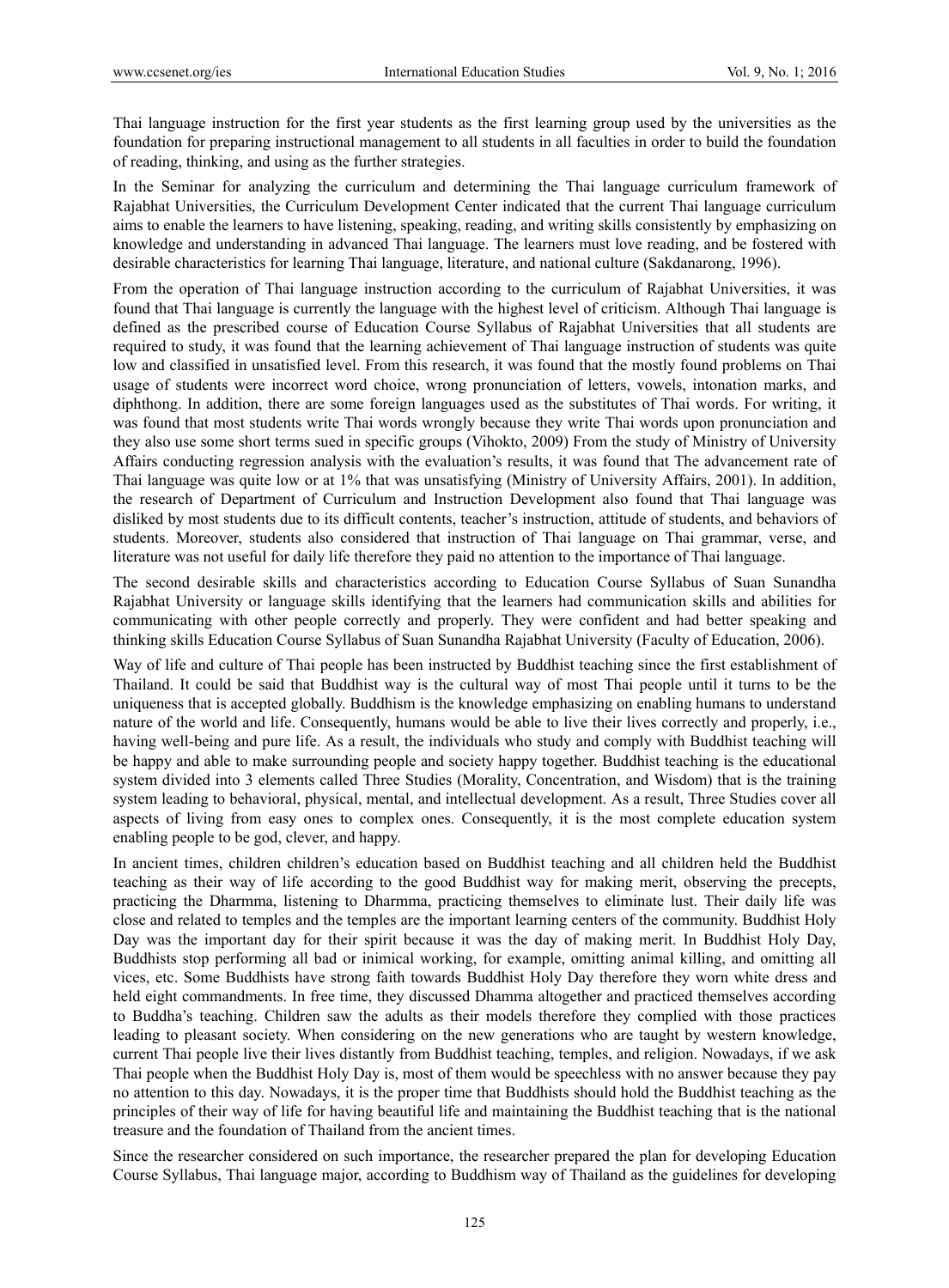curriculum and reforming education by holding the suitable principles, theories, and techniques with Thai context because the true practice for educational reform is preserving the good and identical existing guidelines. However, some guidelines or processes must be adjusted and amended to be modern and consistent with changing social and economic conditions.

1.3 State Hypotheses and Their Correspondence to Research Design

1) To develop Education Course Syllabus, Thai language major, according to Buddhism way of Thailand.

2) To evaluate the efficiency of Education Course Syllabus, Thai language major, according to Buddhism way of Thailand.

#### **2. Method d**

## *2.1 Scope of Research*

The target group of this research was 5 educational supervisors and administrators who were skillful in instructional management of Thai language obtained from using purposive sampling. They were responsible for managing instruction of Thai language on curriculum development of Suan Sunandha Rajabhat University.



Figure 1. Assumptive or hypothesis model of the student's capacity according to Education Course Syllabus

Factors affecting the capacity of students teacher in Thai language major according to Education Course Syllabus are Dharmar Intellect, culture, virtue and ethics.

## 2.2 Expected Benefits

1) To obtain the guidelines on learning management for student teachers studying in Thai major as the prototype curriculum m.

2) Knowledge obtained from this research would be useful for teachers or anyone interested to develop Education Course Syllabus of other majors.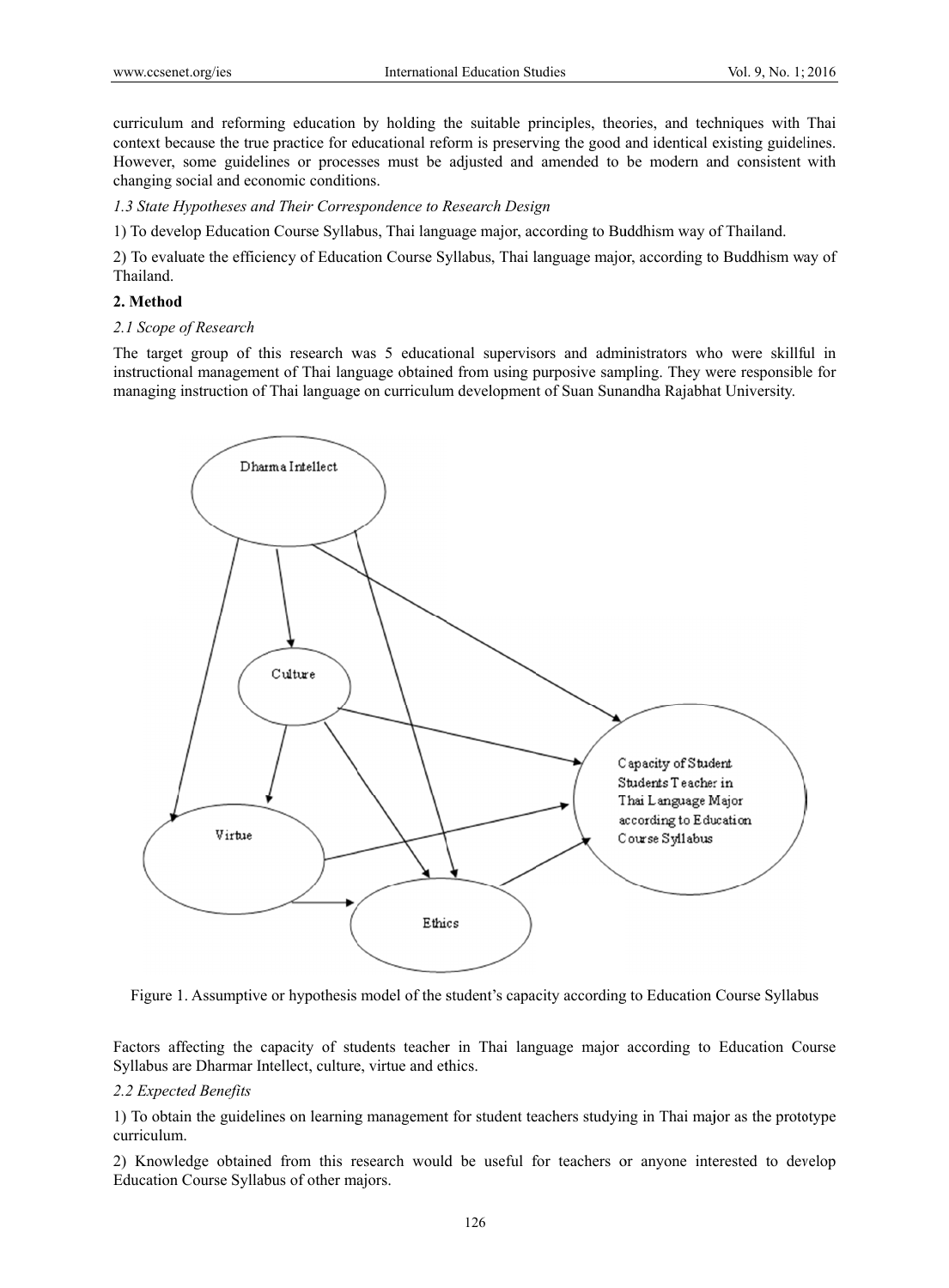# *2.3 Research Process*

Development of Education Course Syllabus, Thai language major, according to Buddhism way of Thailand was conducted by using Taba's Approach divided into 7 stages as follows:

I) Diagnose demands obtained from conducting the structural interview with 10 Thai language teachers with experience on Thai language teaching not less than 5 years and students from faculty of Education who passed Thai language learning for at least 1 course for determining the curriculum.

II) Determine the curriculum objectives and learning objectives from analyzing basic data.

1) Submit the draft of curriculum objectives and learning objectives to the experts included with 5 curriculum developers and 5 educators for evaluating.

2) Obtain the results, approval, and suggestions of the draft evaluation from the experts. Amend some statements to explain learning behavior properly.

III) Select curriculum's contents

1) Outline the contents from analyzing basic data document on Thai language, cooperative learning management, and basic data analysis. The determined contents must be consistent with learning objectives and the learner group. For selection, the following issues should be considered:

Issue 1: The contents must provide learners knowledge on background of Thai language.

Issue 2: The contents must enable learners to learn the guidelines for developing desirable characteristics for using Thai language in various aspects.

2) Submit the selected draft to the experts for evaluating and the experts are consisted of 5 curriculum and Thai language instructional developers.

3) Obtain the results, approval, and suggestions of the draft evaluation from the experts. Amend some statements to be correct and add some contents.

IV) Contents ordering

1) Outline the contents by ordering the selected contents in section 3 to manage the contents to meet with determined learning objectives. Determine proper duration of each content properly by considering on its continuity, difficulty, maturity, abilities, and interest of learners.

2) Submit the ordered contents to the experts consisted of 5 curriculum and Thai language instructional developers for evaluating.

3) Obtain the evaluation results on content ordering from the experts and those results were consistent in good level.

V) Select experiences

1) Outline learning experience by selecting from learning experiences and the related persons or teachers must select learning experience to be consistent with subject contents and curriculum objectives by emphasizing on student-centered instruction process and instruction management according to Buddhism way of Thailand, for example, self-study, group discussion, and cooperative instruction, by exchanging knowledge, learning, and helping one another.

2) Submit the draft of selected learning experience to the experts consisted of 5 curriculum developers for evaluating.

3) Obtain the results of evaluation from the experts and the experts agreed with the draft in good level.

VI) Order stages, amend, and improve the learning experiences by considering on contents, continuity, and abilities of the learners for providing proper training.

VII) Determine what to be evaluated and evaluation methods as follows: (1) what to be evaluated, i.e., Education Course Syllabus, Thai language major, according to Buddhism way of Thailand consisted of curriculum contents, curriculum resources, curriculum management, and results obtained from curriculum management; (2) methods for evaluating Education Course Syllabus, Thai language major, according to Buddhism way of Thailand, i.e., evaluated nu the experts, evaluated by 5-rating scale questionnaire asking about quality of training curriculum. The quality of questionnaire on content validity was analyzed by analyzing the consistency of evaluation checklist and comments of 5 experts (IOC) as well as analyzing the quality of questionnaire on reliability.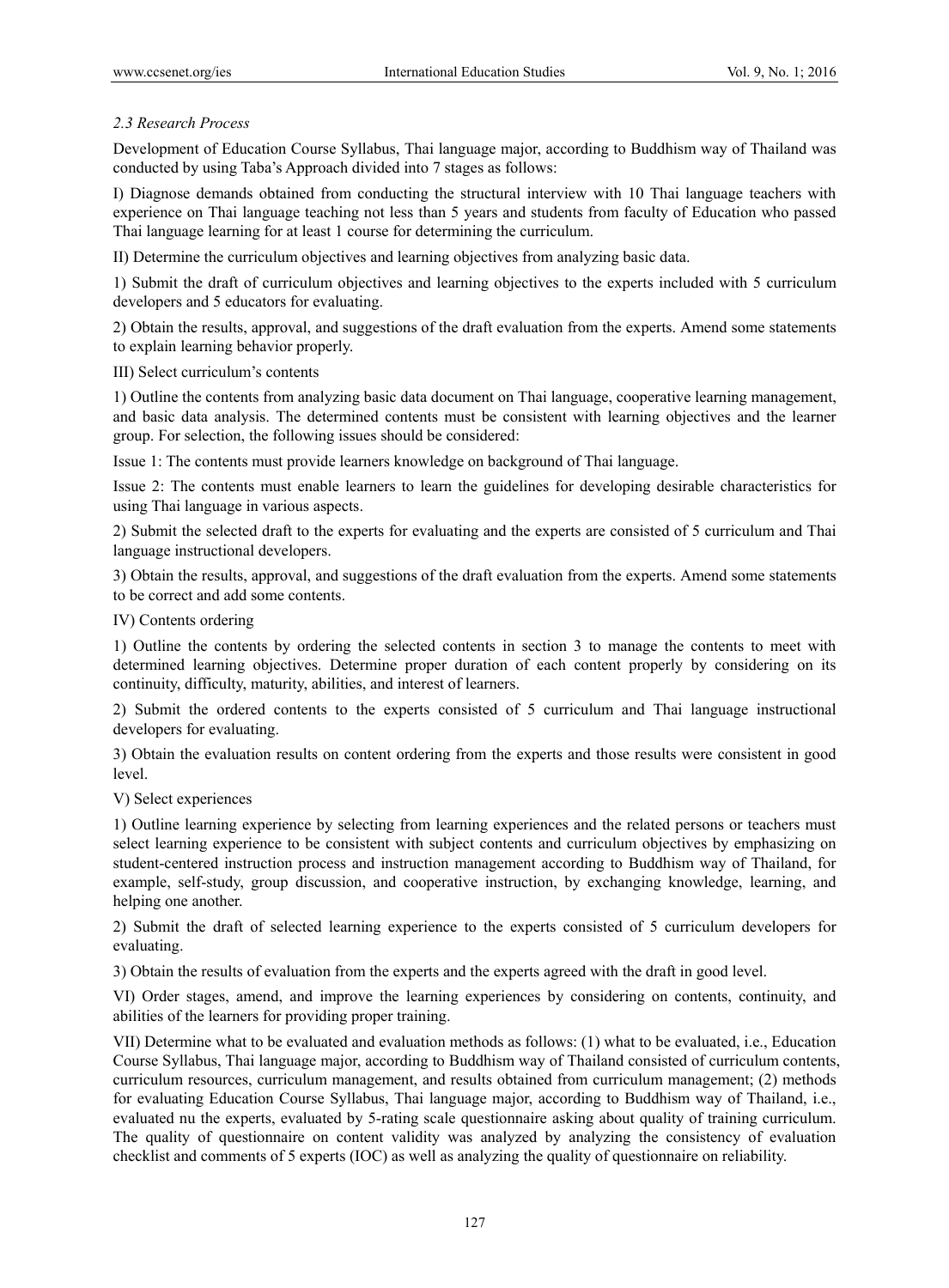## **3. Conclusion**

The results of development of Education Course Syllabus, Thai language major, according to Buddhism way of Thailand were as follows:

Part 1: Results of development of Education Course Syllabus, Thai language major, according to Buddhism way of Thailand obtained by using Taba's Approach (1972).

The results of development of Education Course Syllabus, Thai language major, according to Buddhism way of Thailand obtained by using Taba's Approach (1972) were consisted of curriculum objectives and learning objectives. The curriculum contents were determined and ordered. Subsequently, the duration was defined and experiences were selected and ordered. Determine what to be evaluated and methods of evaluation.

Part 2: Results of evaluation of efficiency of Education Course Syllabus, Thai language major, according to Buddhism way of Thailand obtained by using experimental research.

The results of evaluation of efficiency of Education Course Syllabus, Thai language major, according to Buddhism way of Thailand, performed by the experts showed that the curriculum was in overall in the highest level. When considering on each aspect, it was found that course description had the highest quality followed by educational management plan, curriculum objectives, curriculum quality assurance, and curriculum structure, evaluation, measurement, and principles, respectively.

Table 1. The quality of Education Course Syllabus, Thai language major, according to Buddhism way of Thailand by experts

| List                                | mean | S.D. | interpretation |
|-------------------------------------|------|------|----------------|
| Syllabus principles                 | 4.40 | 0.35 | highest        |
| Objectives                          | 4.64 | 0.45 | highest        |
| Syllabus structure                  | 4.60 | 0.29 | highest        |
| Educational management plan         | 4.80 | 0.45 | highest        |
| Course description                  | 4.84 | 0.33 | highest        |
| Criteria and assessment             | 443  | 0.51 | highest        |
| <b>Curriculum Quality Assurance</b> | 4.60 | 0.55 | highest        |
| Average                             | 4 62 | 0.42 | highest        |

*Note.* The result of the evaluation on efficiency of Course Syllabus, Thai language major, according to Buddhism way of Thailand conducted by the expert showed that the quality of this syllabus was, in overall, in the highest level at mean  $= 4.62$  and  $S.D. = 0.42$ .

Table 2. State criteria for evaluating: Likert Scale

| Interpretation | Score         |
|----------------|---------------|
| Highest        | 4 21 - 5 00   |
| High           | 3.41-4.20     |
| Average        | $261-340$     |
| Low            | $1.81 - 2.60$ |
| Lowest         | $1.00 - 1.80$ |

#### **4. Discussion**

1) Discuss on the results of development of Education Course Syllabus, Thai language major, according to Buddhism way of Thailand obtained by using Taba's Approach (1972) consisted of curriculum objectives and learning objectives. The curriculum contents were determined and ordered. Subsequently, the duration was defined and experiences were selected and ordered. Determine what to be evaluated and methods of evaluation. These were consistent with the results obtained by (Taba, 1972) proposing the procedures of curriculum development as follows: (1) Diagnose demands; (2) Determine the educational objectives as demanded by the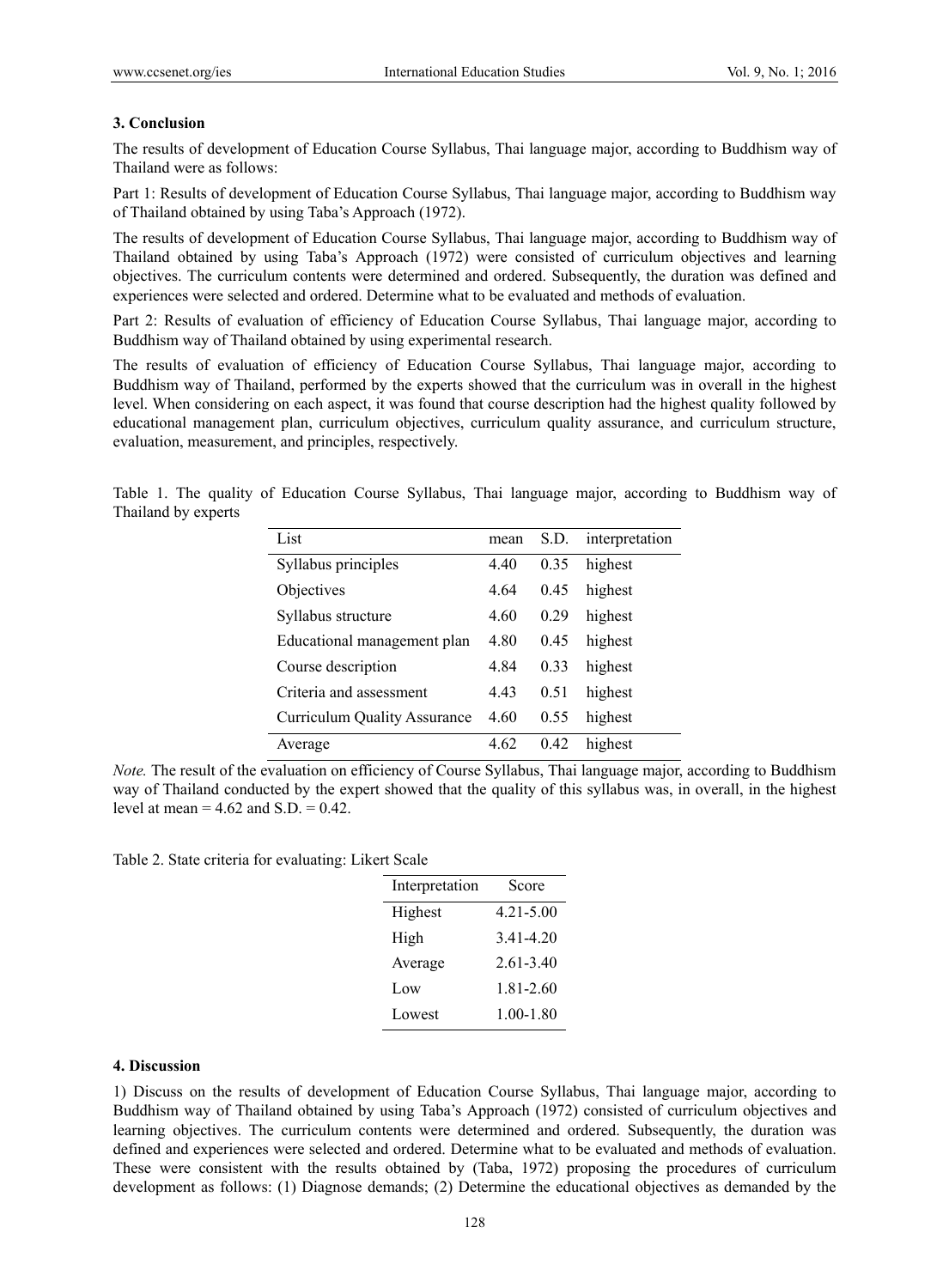society; (3) Select subject contents and knowledge that must be taught by teachers for providing demands met with necessity of the society; (4) Order procedures, amend, and improve selected contents; (5) Select learning experiences using for reinforcing contents and processes to be complete and consistent with objectives; (6) Organize, order procedures, amend, and improve learning experiences; (7) Evaluate the results of the curriculum that was consisted with the work of Sa-ngad Utranant (2004) proposing the procedures of curriculum development as follows: (1) analyze basic data; determine objectives; (3) Select and order contents; (4) Determine measurement and evaluation; (5) implement the curriculum; (6) Evaluate the results of curriculum utilization; (7) Amend and improve curriculum.

2) Discussion on the results of evaluation of efficiency of Education Course Syllabus, Thai language major, according to Buddhism way of Thailand, performed by the experts. The experts found that the curriculum was in overall in the highest level that was consistent with the work of (Taba, 1972) stated that the curriculum was consisted of 4 elements including general objectives and course objectives, contents and course hours,, instructional processes, and learning results evaluation according to curriculum. In addition, it was also consistent with the work of (Khunakorn, 1995) who divided the elements of the curriculum into 5 elements including general objectives, course objectives, course hours, instructional processes, evaluation upon curriculum, and curriculum improvement. In addition, it was also consistent with the work of (Jewpanich, 2015) that (1) the PBL-DLL SoMe Model used for enhancing problem solving skills of undergraduate in education student, consists of 4 components which are 1) the analysis of the readiness of the input factors, 2) the process of the PBL-DLL SoMe Model, 3) the evaluation of the achievement of learning and problem solving skills (Output), and 4) the evaluation of the result between evaluating and feedback.

# **5. Suggestions**

1) There should be some further researches on follow –up of the results of curriculum after implementation and the results in long-term implementation in order to study whether the students had development and changing on their Thai language usage and how.

2) There should be some further researches on curriculum development by utilizing concepts and techniques of preparing activities in other forms in order to discover the appropriate training format for various contexts.

3) There should be curriculum development conducted with students in other faculties of the university in order to develop and apply obtained knowledge and abilities on Thai language to learning and communication properly.

## **6. Definitions**

1) Education Course Syllabus, Thai language major means a document defining the terms of experiences for using as the guidelines for ordering the experiences in order to enable learners of teaching profession to be progressed with knowledge on Thai language. The necessary elements of the curriculum were consisted of objectives divided into general objectives and course objectives, contents, learning experiences, facts and knowledge, concepts and principles, problem solving and creativity, physical skills, attitudes, values, and evaluation.

2) Buddhism way of Thailand means educational management for developing overall quality of life of the learners including morality, ethics, and life perception with intellect, wise, literacy, and other aspects of living emphasizing on eating, living, listening, and watching. It is the natural way of life and correct living in order to provide actual benefits by using the Buddhist principles as the guidelines for operation, managerial services in educational institutes, curriculum management, learner development activities, and other activities, in order to develop Thai youth on their behaviors, mentality, and intellect according to Three Studies.

## **Acknowledgments**

This research was supported by Suan Sunandha Rajabhat University and National research council of Thailand. Special thanks you to all experts of SSRU who helped and supported this project.

## **References**

Debaratanarajasuda. (1999). *Includes lectures, educational in Princess Maha Chakri Sirindhorn of Thailand*. Bangkok: Foundation of Princess Maha Chakri Sirindhorn.

- Faculty of Education. (2006). *Education Course Syllabus of Suan Sunandha Rajabhat University*. Bangkok: Suan Sunandha Rajabhat University Printing.
- Jewpanich, C., & Piriyasurawong, P. (2015). Project-Based Learning Using Discussion and Lesson-Learned Methods via Social Media Model for Enhancing Problem Solving Skills. *International Education Studies,*